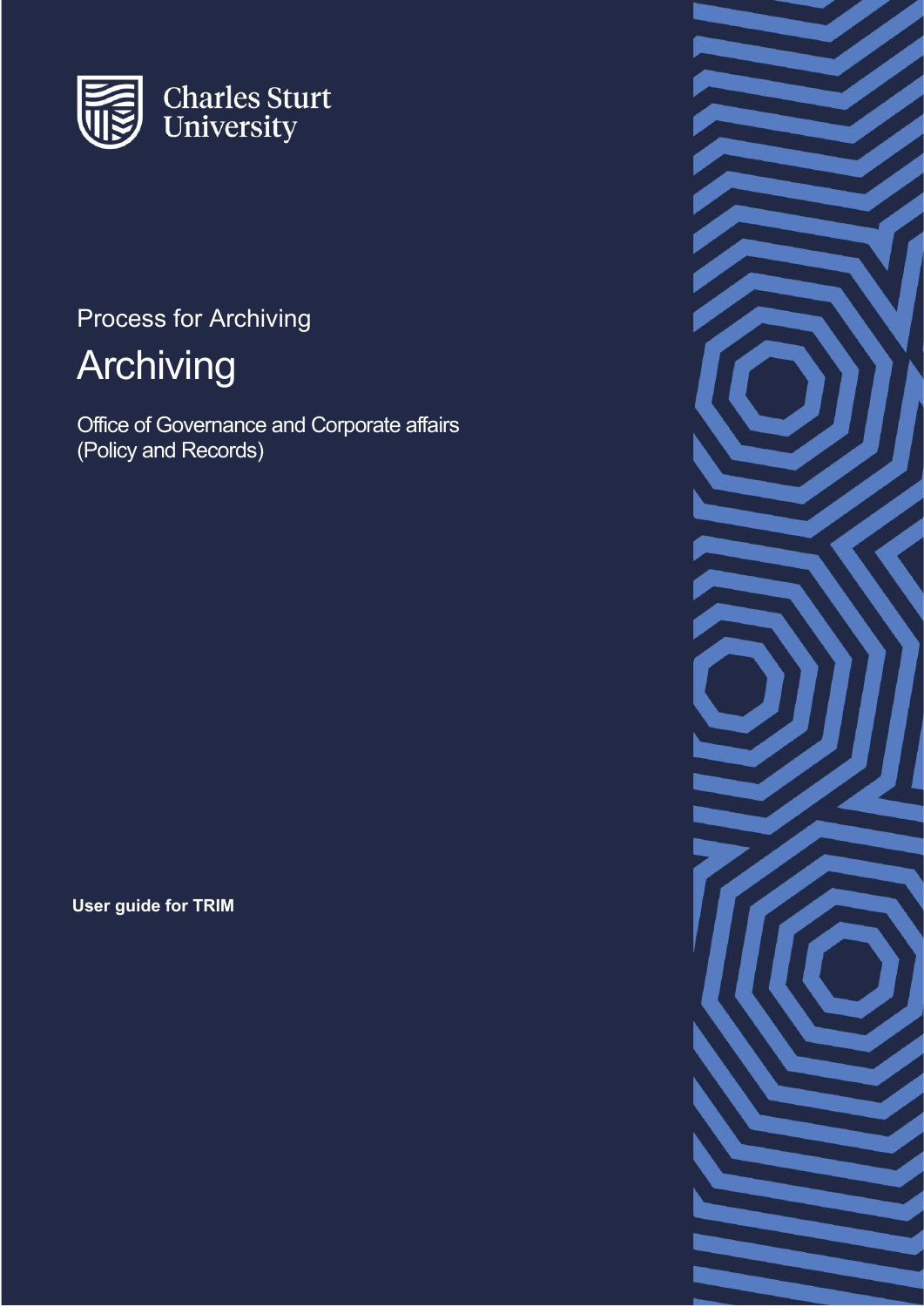# **Process for archiving**

When information is no longer used regularly, decisions have to be made whether it can be destroyed or whether it has some continuing value. A disposal authority is used to determine the minimum amount of time the information needs to be kept before it can be approved by the Manager, University Records for destruction. Further information can be found on the [Complaints](http://www.csu.edu.au/division/vcoffice/ogca/complaints-and-records/records-management) [and Records Management w](http://www.csu.edu.au/division/vcoffice/ogca/complaints-and-records/records-management)ebpage.

### **Prepare for Archiving**

- Group similar types of records together and tackle the easy records first eg examination papers, policies, student files, forms, invoices. Correspondence and case files need more thought as it can sometimes be a little harder to determine their archival value.
- From the CSU Complaints and Records Management webpage download the following forms: Archive Box Content List form (for hard-copy records), Request for Authority to Destroy Records form (hard-copy and electronic records due for destruction).
- To ensure workplace health and safety, all hard copy records need to be archived using specialty Type 1 (T1) storage boxes (H) 25cm x (W) 18cm x (D) 40cm. Once you've determined the approximate number of boxes required, you can contact the Complaints and Records Management unit at [records@csu.edu.au](mailto:records@csu.edu.au) to see if they have any second hand T1 boxes available, if not you will need to order them (see How to Purchase Records Storage Boxes)
- Separate any folders that contain only low value information, such as copies, as these can be disposed of once the reference period ceases. Just make sure that all the information in the folder is of low value before it is disposed of.
- Any folders that have not been used or referred to in two years or more should be part of your archiving project as they have become inactive and can take up valuable space. We would quickly run out of space if we kept everything.
- Make sure you have enough space to spread out and allow yourself plenty of time.
- Each box will require its own Archive Box Content List form to be completed as much as possible and sent to the Manager, University Records who will issue the GDA reference and retention periods and provide labels for your storage boxes.
- Ensure that all files in each box are similar activities i.e. financial, human resources, committees etc and all files within each box have the same retention period.

## **Archiving electronic information**

Electronic information also needs to be archived. Once the Manager, University Records has issued the disposal details, include them in the electronic folder title. To do this you will need to rename the folder and add the following information:

- CLOSED
- Folder name
- Disposal authority reference
- Disposal action and date

*Eg CLOSED Folder name/title GDA23-23.2.2 D02 100101*

#### www.csu.edu.au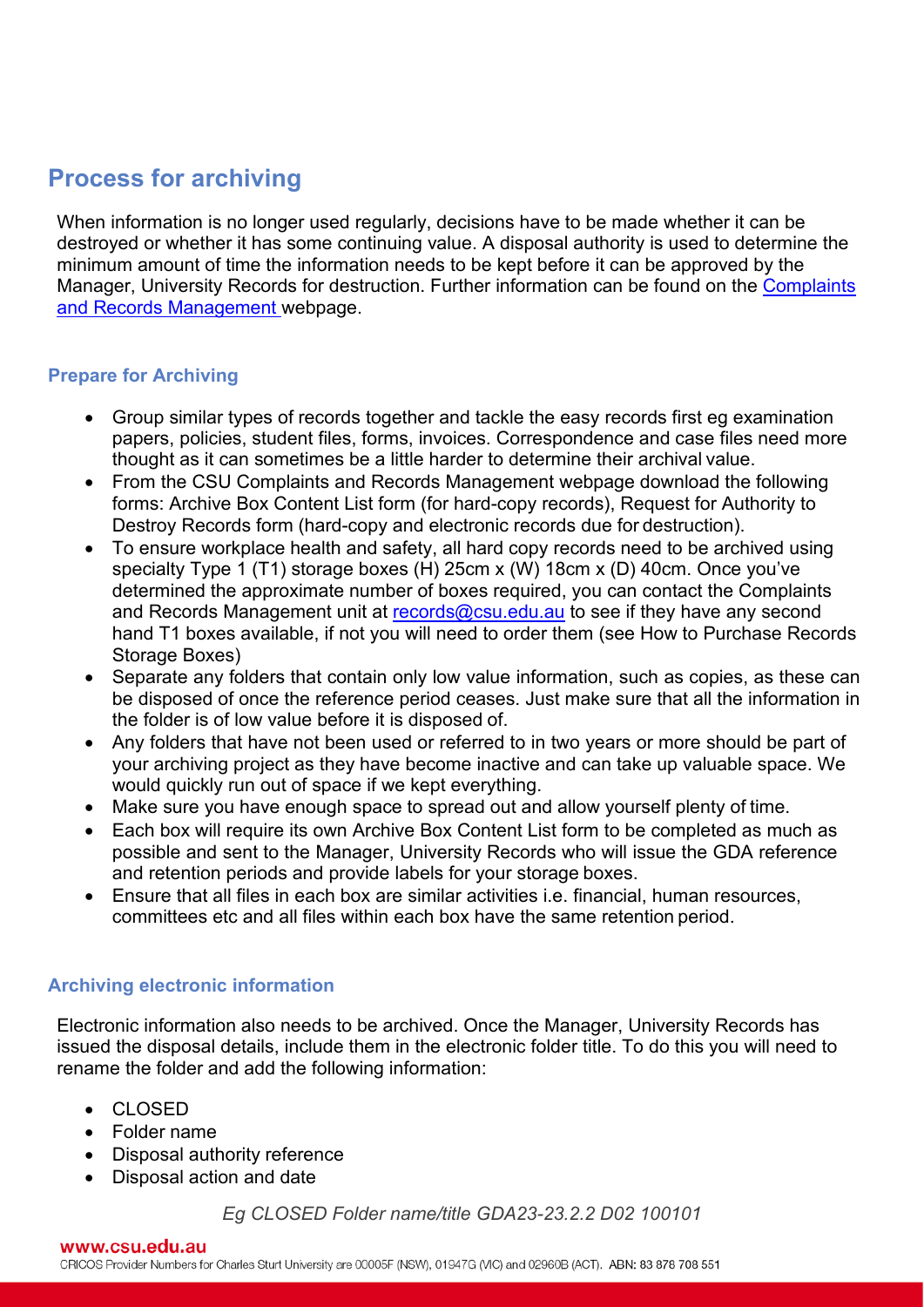The closed electronic information records should be moved to a folder titled Closed for HPE RM and the Manager, University Records should be given access to this folder.

#### **Packing records storage boxes**

The range of destruction should not be more than 2-3 years in any one box i.e. due for destruction 2012-2015

- Box up folders that are archival (A) or permanent (P) separately from those that have a destruction date.
- Records that are in lever arch folders must be placed in manila folders and taken out of the lever arch folders, as they are very bulky and take up space. In this case ensure you record the folder title either on the manila folder or on a sheet of paper.
- Pack folders in the box on their spines vertically.
- Make sure the boxes are not over packed, you should be able to fit your hand into the box without damaging the records and the lid must be able to close properly. Do not use packing tape of any kind, the box should be packed to ensure optimum weight makes this possible.

#### **Destroy, store or archive?**

After you have boxed and/or sorted your records and using the assigned disposal details as a guide, you will find that they fit into three categories:

#### **Records due for destruction**

Records that are due for destruction will require a Request for Authority to Destroy Records form to be completed and approved by both your business unit manager and the Manager, University Records. Further information regarding authorised destruction methods can be found under [Destroying Records o](http://www.csu.edu.au/division/vcoffice/ogca/complaints-and-records/records-management/archiving-and-destroying-records)n the CSU Complaints and Records Management webpage.

• **Records not due for destruction yet** (also known as inactive temporary records) For physical records, a copy of the completed Archive Box Content List should be forwarded to the Manager, University Records. These inactive records can be stored in an approved storage space. For electronic records an email containing filenames of the closed electronic information records should be forwarded to the Manager, University Records. This information will be captured into HPE RM and at the appropriate time you will be advised when to destroy the records.

#### **Records that are archival or permanent**

Contact the CSU Regional Archives & University Art Collection, Wagga Wagga South Campus at [archive@csu.edu.au t](mailto:archive@csu.edu.au)o notify incoming records storage boxes. Contact your local [CSU Campus Mail Services](http://finance.csu.edu.au/contacts?iframe=y) to organise pickup and delivery of finalised boxes for archiving.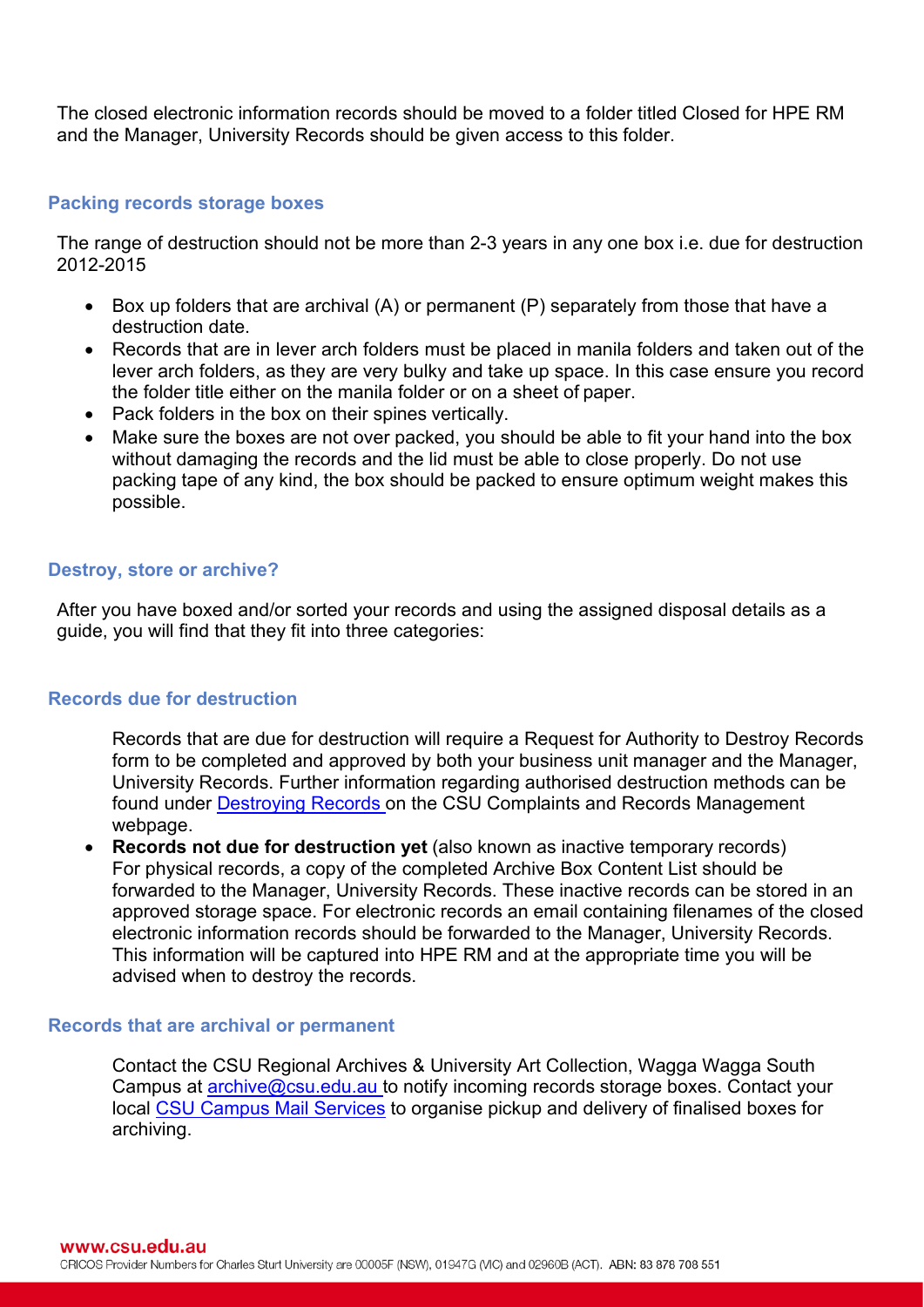## **Quick tips**

- If a folder has contents that cover multiple activities you'll need to apply the longest retention period of any one of the documents on the folder to the entire contents of the folder. Do not split folders.
- Once folders are closed don't add any more documents to them.

#### **Further assistance**

Please see the following related guides:

- What are General Disposal Authorities?
- Disposing of Records
- How to Purchase Records Storage Box